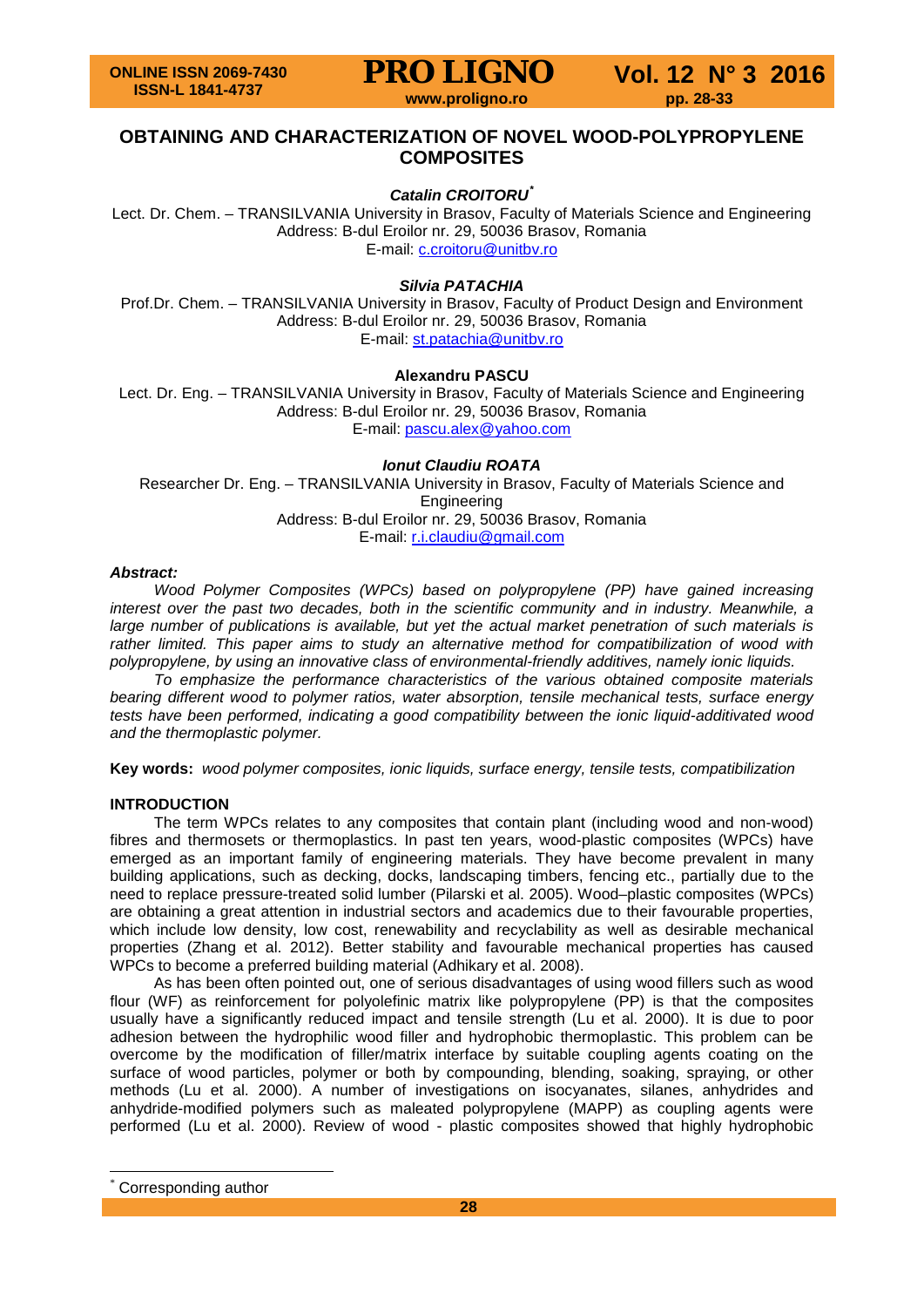matrix improves the water resistance of such composites, but not enough. This is because of hydrophilic wood filler (Takatani et al. 2000).

Ionic liquids (ILs) are a novel group of organic salts that exist as liquids at relatively low temperature (<100<sup>°</sup>C). They have many attractive properties, such as chemical and thermal stability, non-flammability and low vapour pressure (Freemantle 2010). Due to their low vapour pressure it is generally accepted that they do not promote the pollution of the atmosphere, due to negligible evaporative losses in contrast with classic organic solvents from the volatile organic compounds (VOC) class. Due to this fact, they are considered ''green'' solvents (Freemantle 2010).

Also, they have shown to be effective as wood preservatives (Stasiewicz *et al.* 2009), in color restoration of old wooden artifacts (Pernak et al. 2008), as plastifying agents (Stasiewicz *et al.* 2009), or, more recently for anti-electrostatic control of wood (Li et al. 2004). They present good chemical stability and a large variety of them are optically transparent (Wang et al. 2009) so they do not alter the natural colour of wood.

Implementation of ILs as replacements for traditional organic solvents or additives is currently under intensive studies in different industries (Kadokawa 2013, Marsh et al. 2002).

In this paper, the influence of 1-dodecyl-3-methylimidazolium ionic liquid, as a potential replacement for traditional WPCs compatibilizers has been studied, aiming in obtaining a composite material with good mechanical resistance, tuneable surface conductivity and surface energy. Furthermore, the successfulness of our study could contribute to a more efficient valorisation of both polyolefin and wood wastes.

## **EXPERIMENTAL**

#### **Materials**

For the obtaining of the composites, Norway Spruce wood flour, separated in a particle size classifier to dimensions of 80–150 mesh (0.177–0.099mm) has been used. The wood flour has been dried in an oven at 105°C for 5 hours before use.

Polypropylene with an average gravimetric molar mass of 45000 and melt flow rate (MFR) of 2.14 dg/min has been ground (Retzsch ZM110 centrifugal mill) to 0.1-0.3mm particle diameter size and used as such for composites obtaining.

The ionic liquid used, namely 1-dodecyl-3-methylimidazolium chloride (DMIMCl) has been purchased from IoLiTec Ionic Liquids Technologies GmbH, Germany, and has been used without further purification.

## **Wood-polymer composites obtaining**

The wood flour has been mixed with the DMIMCl ionic liquid in a ratio of 1:1 (wood: ionic liquid) at 110<sup>o</sup>C for 20 min, in order to obtain a uniform paste. The paste has been uniformly mixed with the polypropylene powder at room temperature in order to obtain the raw material for composites obtaining, through the thermoforming method. The wood flour-ionic liquid paste has been added in a ratio of 10% and 20% reported to the polypropylene powder. A determined amount from the obtained raw material (roughly 10g) has been introduced in a steel dye (100mm x 10mm x 2mm), pressed at 100 atm for 30s, followed by heating at 180 $^{\circ}$ C for 1 hour. Ten composites have been obtained with each wood flour ratio, reported to the polymer.

The composite with 10% DMIMCl-treated wood flour reported to pp has been symbolised WF10PP and the composite with 20% DMIMCl-treated wood flour reported to pp has been sumbolised WF20PP.

After cooling of the dye to room temperature, the obtained composite has been extracted and conditioned for 7 days in an atmosphere of 54% relative humidity (ensured by a supersaturated solution of  $Mg(NO<sub>3</sub>)<sub>2</sub>$ ) at 25<sup>°</sup>C.

Reference control samples, comprising only neat PP, without wood flour or ionic liquid additive have been used as comparison.

#### **TESTS AND ANALYSIS**

#### **Gravimetric determination of the absorbed amount of water**

For the determination of the amount of absorbed water at equilibrium, after the immersion of a weighted composite samples (m<sub>in</sub>) in a determined amount of distilled water at 25<sup>°</sup>C, the samples have been dried at the surface with filter paper, and then reweighed  $(m<sub>i</sub>)$ . The water in which the composites are kept has been replaced periodically. The total water soaking time amount for the tested WPCs was 7 days.

The water uptake values (w) have been calculated using Eq. 1: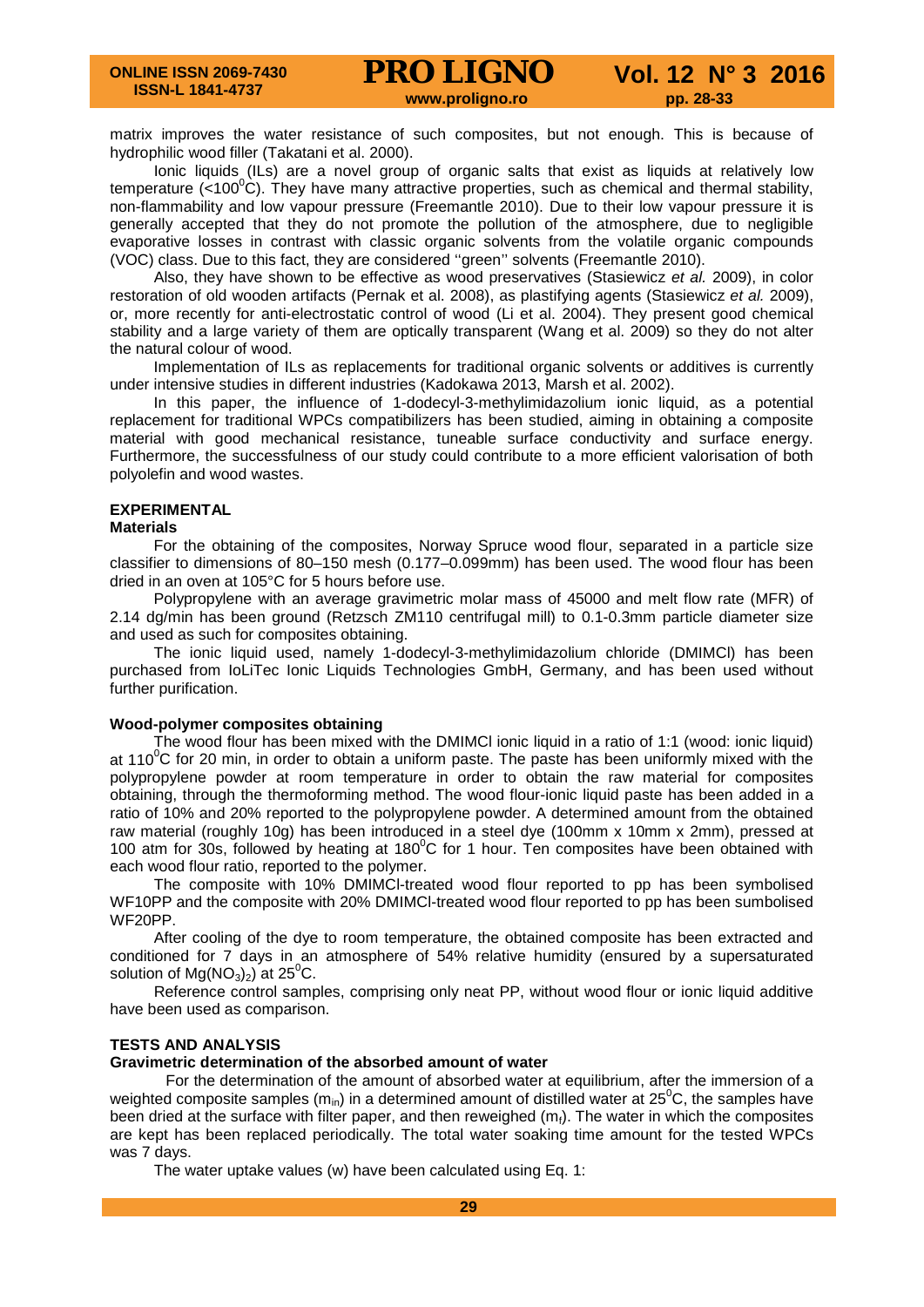# **PRO LIGNO** Vol. 12 N° 3 2016

$$
w(\%) = \frac{m_f - m_{in}}{m_{in}}
$$
 (1)

For the water absorption tests, five composite pieces from each type of test have been obtained, and the average of the determinations for each composite type, as well as the standard deviation has been presented.

## **Determination of the amount of leached ionic liquid**

The water in which the composites have been immersed (according to paragraph 2.3.1) has been analysed spectrophotometrically at 265nm, in order to determine the amount of ionic liquid leached from the wood composite. The amount of ionic liquid released from the composite at time "t" of immersion, reported to 1g of composite has been calculated based on the spectrophotometric calibration curve for the aqueous solutions of the DMIMCl ionic liquid, based on Eq. 2, where A represents the absorbance of the analysed solution:

$$
m_{IL}(mg / g \text{ composite}) = \frac{A - 0.0034}{1.4356} \tag{2}
$$

#### **Surface energy determination**

Contact angle measurements of the conditioned wood-polymer composites using distilled water, glycerol and 1-bromonaphtalene as reference liquids were performed with an OCA System 20 goniometer, provided by Data Physics Co., Ltd. at  $25^{\circ}$ C. Five different single drops of test liquid with 4μL volume were deposited on the surface of the same specimen and the mean value of the left and right contact angle at the beginning of the wetting process has been determined.

It is widely recognized that the wettabillity and surface free energy of wood are useful parameters that provide information on the interaction between adhesives or coating materials and the wood surface (Pernak et al. 2008). In this article the surface energy of the composites is determined by the means of contact angle measurements, using the sessile drop technique.

The surface energy of the samples has been calculated using the Lifshitz-van der Waals and Lewis Acid-Base (LW/AB) approach, with the help of the instrument's software. According to this approach, the surface energy (γ) is decomposed into an Lifshitz-van der Waals ( $y^{\text{LW}}$ ) dispersive component as well as into a polar component -  $\gamma^p$ - with Lewis acid ( $\gamma^{p+}$ ) and Lewis base ( $\gamma^p$ ) contributions respectively (Eq. 3) (Dawson et al. 2008):

$$
\gamma = \gamma^{LW} + \gamma^P = \gamma^{LW} + 2\sqrt{\gamma^{P^+} \cdot \gamma^{P^-}}
$$
\n(3)

The initial contact angle  $\theta_0$  -the contact angle at the beginning of the wetting process (for  $t = 0$ )was used in the calculation of surface energy. The dispersive and polar components of the surface tension of the test liquids have been obtained from the reference literature (Muller et al. 2003).

#### **Mechanical tests**

For each composite type, five determinations of the tensile mechanical properties have been performed, by using a Zwick-Roel universal mechanical testing instrument with a 2mm/min speed and the average stress-strain curve has been presented in the paper.

## **RESULTS AND DISCUSSION**

The obtained wood composites with 10%, respectively 20% of wood flour in composition are macroscopically homogenous, due to the presence of the dominatingly hydrophobic alkylimidazolium cation on the surface of the wood particles, thus increasing the adhesion with the polymer.



*Fig. 1. Obtained wood flour-polypropylene composites.*

**30**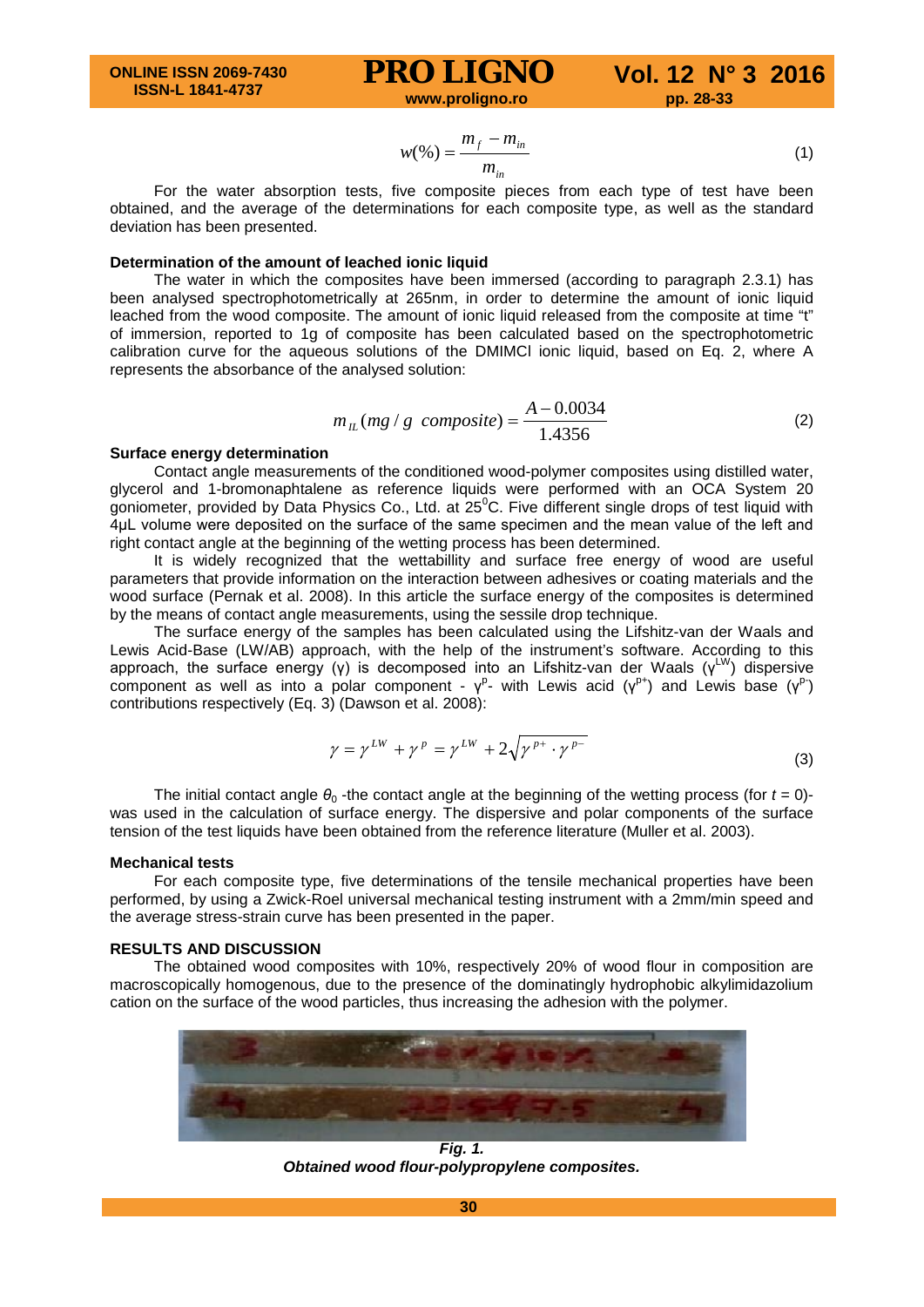## **PRO LIGNO** Vol. 12 N° 3 2016<br>www.proligno.ro pp. 28-33

The stability of the obtained composites could be also determined from the water uptake values and from the tensile mechanical tests (stress at break and modulus of elasticity), presented in Table 1.

*Table 1*

| Composite type      | Water absorption            |              | Tensile<br>mechanical<br>properties |            |
|---------------------|-----------------------------|--------------|-------------------------------------|------------|
|                     | W <sub>average</sub><br>(%) | $\sigma$ (%) | $\sigma_{\text{break}}$<br>(Mpa)    | F<br>(Mpa) |
| PP                  | 0.98                        | 0.03         | 70.23                               | 367        |
| WF <sub>10</sub> PP | 2.34                        |              | 50.45                               | 404.23     |
| WF20PP<br>3.32      |                             | 0.14         | 46.54                               | 411.16     |

#### *Water absorption and mechanical properties of WPCs*

Due to the hydrophilic nature of wood, the overall water absorption values of the WPCs are with 90-98% higher than those corresponding to neat polypropylene, but are comparable to the water uptake values for other similar composites presented in the reference literature for the same wood loading amounts (maleic anhydride grafted polypropylene, polypropylene and acetylated wood etc.).

The tensile strength of pure PP is decreased by at least 15-25% when wood flour was added. This is not surprising since it is known that when wood flour is used in thermoplastics, the tensile strength decreases. The higher degree of brittleness introduces by the incorporation of wood flour in WPCs (Yeh et al. 2013). Unlike tensile strength, tensile modulus of the samples increased by 47% as seen in Table 1. The tensile strength of composites is mainly influenced by filler fraction and the interfacial adhesion between particles and matrix (Sun et al. 2006).

A satisfactory overall interfacial adhesion is responsible for the obtained mechanical data, in agreement with the values presented in the reference literature. Better adhesion between the ionic liquid treated wood results in more restriction to deformation capacity of the matrix in the elastic zone and increased modulus. Similar observations were reported for other lignocellulosic fibres based PP composites (Ashori et al. 2011).



*Fig. 2. Ionic liquid leaching kinetic from the wood composites.*

It could be seen from Fig. 2 that a minimal amount of ionic liquid leaches from the composite structure when immersing the composite in water for 7 consecutive days. The concentration gradient between the ionic liquid from the composite and the IL in the solution has been kept constant by periodically changing the storing water. From the WF20PP composite, a higher amount of ionic liquid is able to be leached, having a higher amount of wood in composition.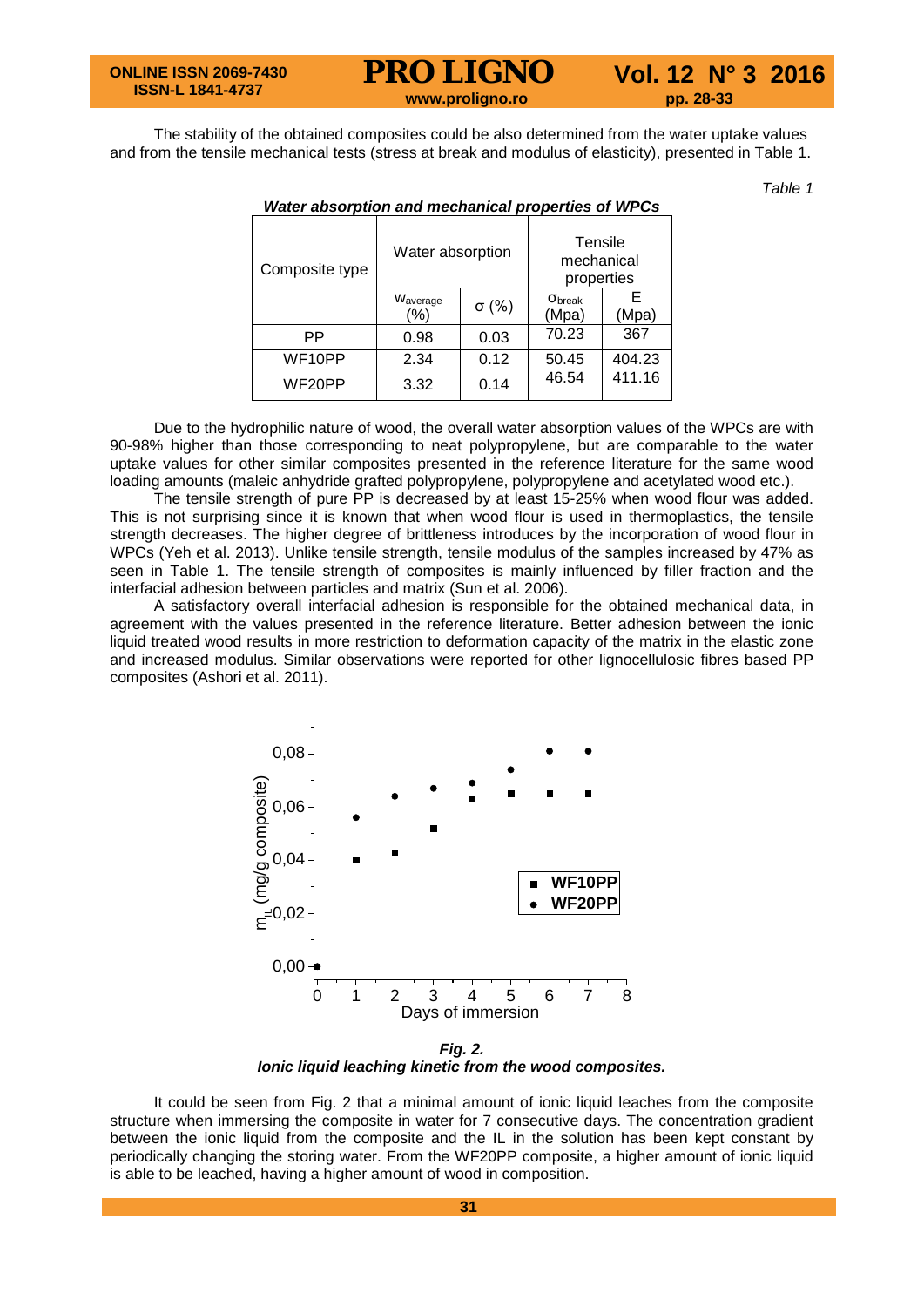The surface energies of the untreated and ionic liquid treated samples are presented in Table 2.

*Table 2*

| $-$ <i>ania</i> $-$ <i>oniongi</i> $-$ on |                                      |           |        |                      |        |                    |                   |  |  |  |
|-------------------------------------------|--------------------------------------|-----------|--------|----------------------|--------|--------------------|-------------------|--|--|--|
| Composite<br>type                         | $\theta_{\text{water}}$<br>(degrees) | (degrees) | (mN/m) | <b>VLW</b><br>(mN/m) | (mN/m) | $v^{p+}$<br>(mN/m) | $v^{p}$<br>(mN/m) |  |  |  |
| РP                                        | 88                                   | 0.12      | 32.11  | 29.87                | 2.24   | 1.11               | 0.28              |  |  |  |
| WF10PP                                    | 54.23                                | 1.21      | 40.31  | 36.47                | 3,84   | 2.87               | 1.34              |  |  |  |
| WF20PP                                    | 43.11                                | 0.97      | 47.56  | 40.64                | 6.92   | 3.11               | 2.62              |  |  |  |

*Surface energies of the ionic liquid treated samples*

As shown in Table 2, the total surface energy of the WPCs ranges within 40-55mN/m, in accordance with the data presented in the reference literature. The dispersive (LW) component of the surface energy for the neat PP, as well as for the WPCs is the predominant one, due to the hydrophobic nature of the polymer and due to embedding of wood surface in 1-dodecyl-3 methylimidazolium chloride, which has a dominating hydrophobic character (Dawson et al. 2008).

The treatment of the wood with ionic liquids improves the WPCs surface wettability, as remarked by higher surface energies and lower initial contact angles for water, by comparing to the data existent in the reference literature.

Also, it could be noted that the dominating contribution to the polar component of the surface energy is the Lewis base one, which means that the WPCs surface have electron-donor properties. As the CI<sup>-</sup> anions are known to present electron-donor ability (Pitula et al. 2010), it is suggested that these ions remain on the surface of the wood during treatment, while the imidazolium cations interact with the cellulose-lignin matrix.

As ionic liquids are non-volatile and chemically stable compounds (Freemantle 2010), they could be considered useful as ecologic additives for wood.

#### **CONCLUSIONS**

Wood polymer composites have been obtained from spruce wood flour treated with a hydrophobic alkylimidazolium ionic liquid, namely 1-dodecyl-3-methylimidazolium chloride, bearing a thermoplastic polypropylene matrix.

The treatment of wood with ionic liquids could be useful in improving the workability of wood by decreasing its rigidity, and in preventing the build-up of static electric charges on the surface of the wood during finishing, as well as improving its wettabillity, thus increasing its compatibility with polar adhesives or additives. The treatment with ionic liquid improves the interfacial adhesion between wood and polypropylene, as determined from the good water stability and mechanical properties of the composites.

Further studies will be conducted, in order to assess also the influence of weathering conditions (humidity, temperature, UV irradiation) and duration on the surface properties of the wood polymer composites obtained with ionic liquids. Another direction of study will be focused in evaluating the antibacterial properties of the obtained composites, in order to have a complete overview of the plethora of useful properties that ionic liquid treatment may impart to wood materials.

**ACKNOWLEDGEMENTS:** This work was supported by a grant of the Romanian national authority for scientific research and innovation, CNCS - UEFISCDI, project number PN-II-RU-TE-2014-4-0173.

#### **REFERENCES**

Adhikary KB, Pang S, Staiger MP (2008) Dimensional stability and mechanical behaviour of woodplastic composites based on recycled and virgin high-density polyethylene (HDPE). Composites Part B: Engineering, 39(5):807–815.

Ashori A, Nourbakhsh A (2011) Preparation and characterization of polypropylene/wood flour/nanoclay composites. *European Journal of Wood and Wood Products*, *69*(4):663-666.

Dawson BSW, Singh AP, Kroese HW, Schwitzer MA, Gallagher S, Riddiough SJ (2008) Enhancing exterior performance of clear coatings through photostabilization of wood Part 2: coating and weathering performance, J. Coat. Technol. Res. 5:207–219.